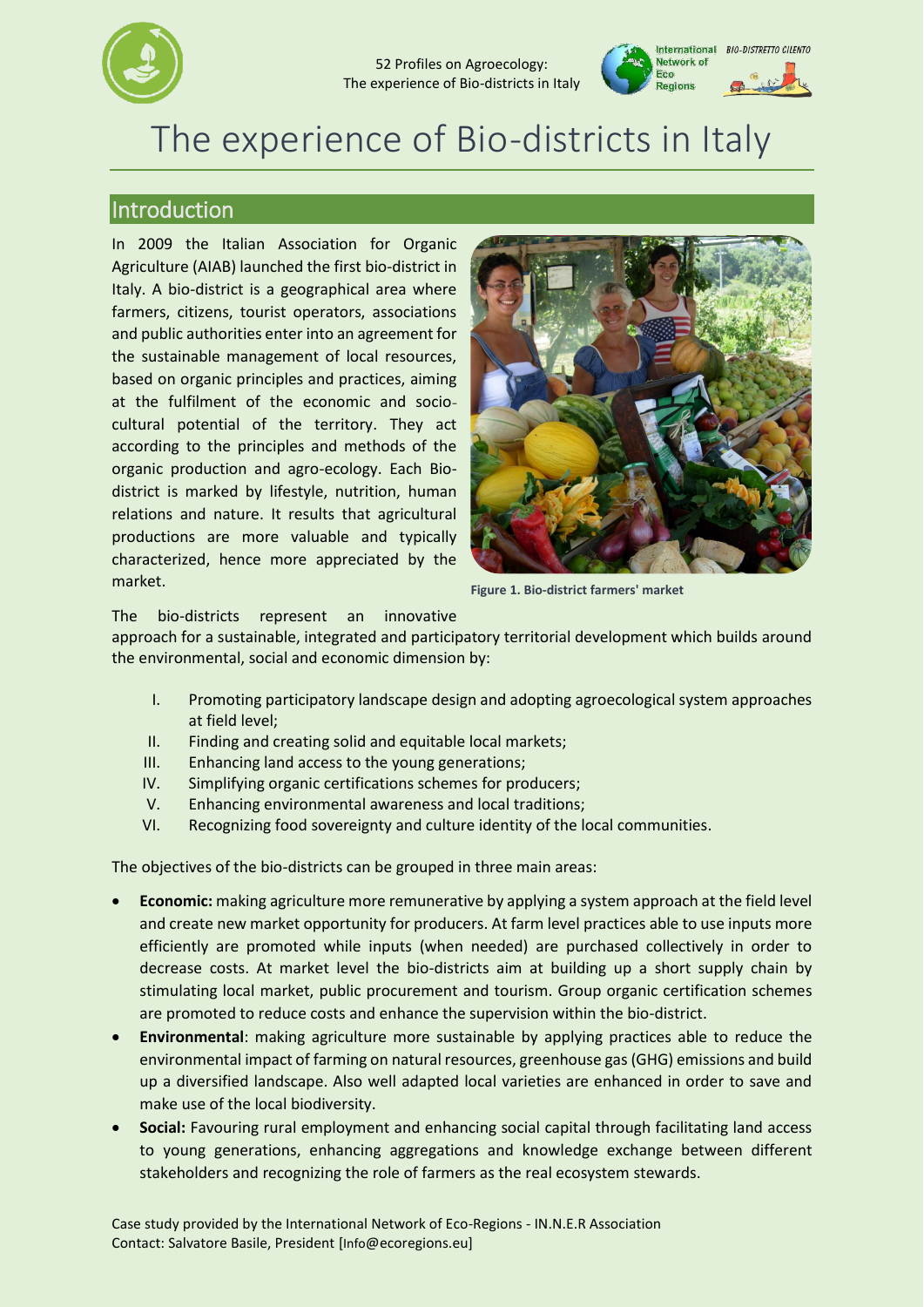



# Description of the Agroecology system

## **The Cilento Bio-district**

The first bio-district was launched in the Campania region in South East Italy in an area inside the National Park of the Cilento, Vallo di Diano and Alburni. It covers an area of 3,196 square kilometres and includes 37 municipalities, 400 organic farms (23% of tot. organic producers in Campania) and 2,300 hectares. The Cilento bio-district area is recognized as World Heritage Biosphere Reserve by UNESCO.

The bio-district was created based on the request of a group of organic farmers which pushed local authorities to the development of a local organic market. 10 regional municipalities promoted a series of workshops and meetings, involving AIAB and other organization. These meetings shaped the concept of the bio-district. In 2009 the agreement between the different municipalities was signed and the bio-district was officially formed with the multiple goal of finding and implementing joint actions for inclusive territorial development strategies. Those actions included pilot organic group certification, setting up production guidelines for farmers, awareness campaign of sustainable agriculture production along with public procurement schemes to promote Mediterranean diet and local organic consumption in schools and hospitals canteens, and local administration offices.

In 2011 a non-profit Bio-district of Cilento association was created in order to ensure structured coordination of the bio-district activities. The bio-district involves a number of different actors, such as producers, consumers, farmers groups, local authorities, operators of the agro-food supply chain and local training and research centres. A multilevel bottom up approach is at the basis of the biodistrict and is adopted to design interventions, changes adjustments and future development plan of the area.



**Figure 2. Landscapes of the Cilento bio-district**

## **Main activities**

The idea behind the bio-district approach is to create and reinforce links that would benefit everyone involved: organic farmers would get better market access, consumers would benefit from transparency about the origins of their food and enjoy fresh, organically grown local products, the tourist operators would offer new activities and destinations (eco trails and agro-tourism farms) while public authorities would ensure food security and rural employment. The multifunctional approach is the very innovation. It allows to incorporate various fields of agriculture combined with other farming activities: eco-tourism, education, culture, leisure, landscape preservation.

Prevalent activities in Cilento bio-district focus on the promotion and valorisation of the bioexcellences of the territory as well as the encouragement of the organic transition along the traditional agro-food supply chains (legumes, black pork and black goat, Cilento white fig, olive oil, honey, alici di menaica, goat cacioricotta, buffalo mozzarella, etc.). Most of the farms in the Cilento bio-district are small-size (about 5 ha) family-run enterprises often with multifunctional organisation (i.e. offering accommodation, gastronomy, education, ecosystem services and other services). The main products include vegetables, pulses, fruits, chestnut, olive and grapes, cheeses and livestock products. The high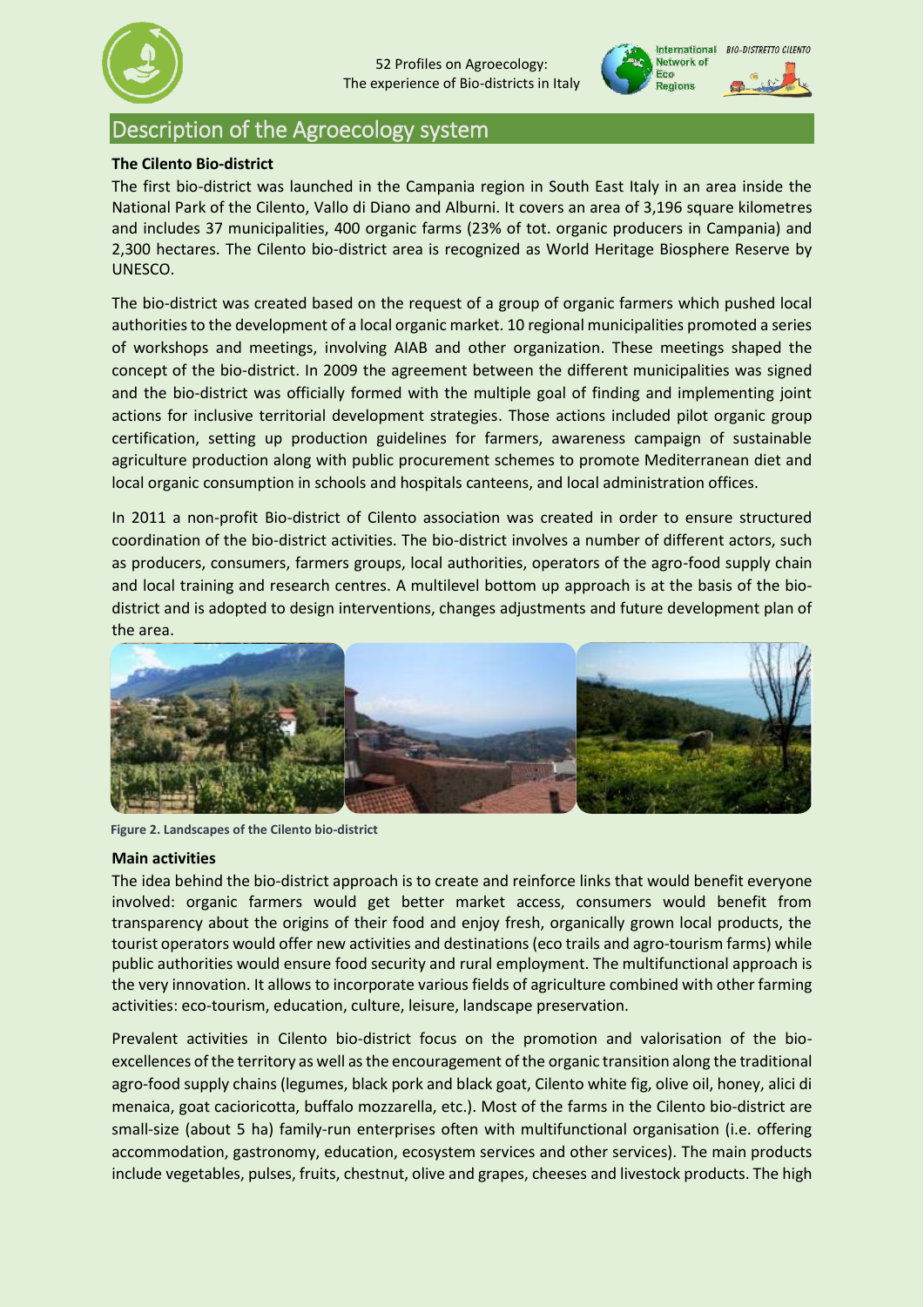



number of mixed farms are the building blocks of a diversified landscape typical of the Mediterranean rural areas and reduce as much as possible the use of external inputs and favor nutrient recycling and ecological processes. Yet, about 50% of the inputs are purchased externally. Seeds are sourced from the local nursey and from the "seed savers initiative" which produces traditional varieties able to thrive in low input systems. To date 20% of the seeds used in the bio-district come from this initiative. About 56, 95 and 407 varieties of respectively cereal, vegetables and fruits, are available for farmers and conserved in the Museum of Germplasm of traditional varieties. If other inputs are needed, they are purchased through farmers association to decrease costs per unit of input.

Initial activities focused on creating a network of organic farms, producer associations, bio-city organizations, caterers, eco-tourism operators, and consumers, through short supply chain initiatives. In few years, the Cilento Bio-district had attracted a large number of local actors and produced other initiatives such as bio-spiagge (Bio-Beaches), Bio-sentieri (Bio-Trails) and an, eco-tourist Cilento Biodistrict Guide.

## Outcomes of the practices

## **The short value chain**

The short value chain is one of the strengths of the bio-district. The agricultural production and related processed products are sold directly by producers or through farmers associations. Direct marketing includes on farm sales, farmer's markets, purchase groups and the e-commerce platform and count for 75% of the bio-district economic flow. The public procurement, restaurants and tourists facilities (HO.RE.CA) represent 15% of the sales while the traditional distribution –which includes local, regional and national organic shops and supermarkets - only accounts for 5%.



**Figure 3. Farmers market**

Export mainly concerns wine and olive oil and is a minor market channel with 5% of the sales. Overall 40% of the production is consumed locally while the tourist sector absorbs 55% of the production. In this short supply chain the different associations involved in the bio-district provide an essential contribution by mediating economic relationships, provide assistance and technical service to farmers and communicate the importance of sustainable production and local purchase which a single farm would not be able to coordinate. Different types of consumers are valorised and actively participate in the continuous improvement of products, services and production processes.

## **Economic and Social impacts**

An assessment of the socio-economic and environmental impact of the bio-district shows that prospects are very encouraging and that turnover of active participants to the bio-district and related events increased in the last three years by 10% per year. Demand for organic products is growing, and the overall shortening of the supply chain has generated loyal customers, boosting development in the sector, with more and more farms becoming multifunctional and converting to organic production. Bio-district's producers also reported that selling has never been so easy indicating that the short supply chain is a solid market channel even if the price paid to farmers are comparable to other market outside the bio-district.

At the social level the inclusive approach of the bio-district has positively impacted the social capital of the communities involved. Firstly events, workshops, participations in farmer's associations and meetings represent opportunities to strengthen social relationships between the actors of the bio-